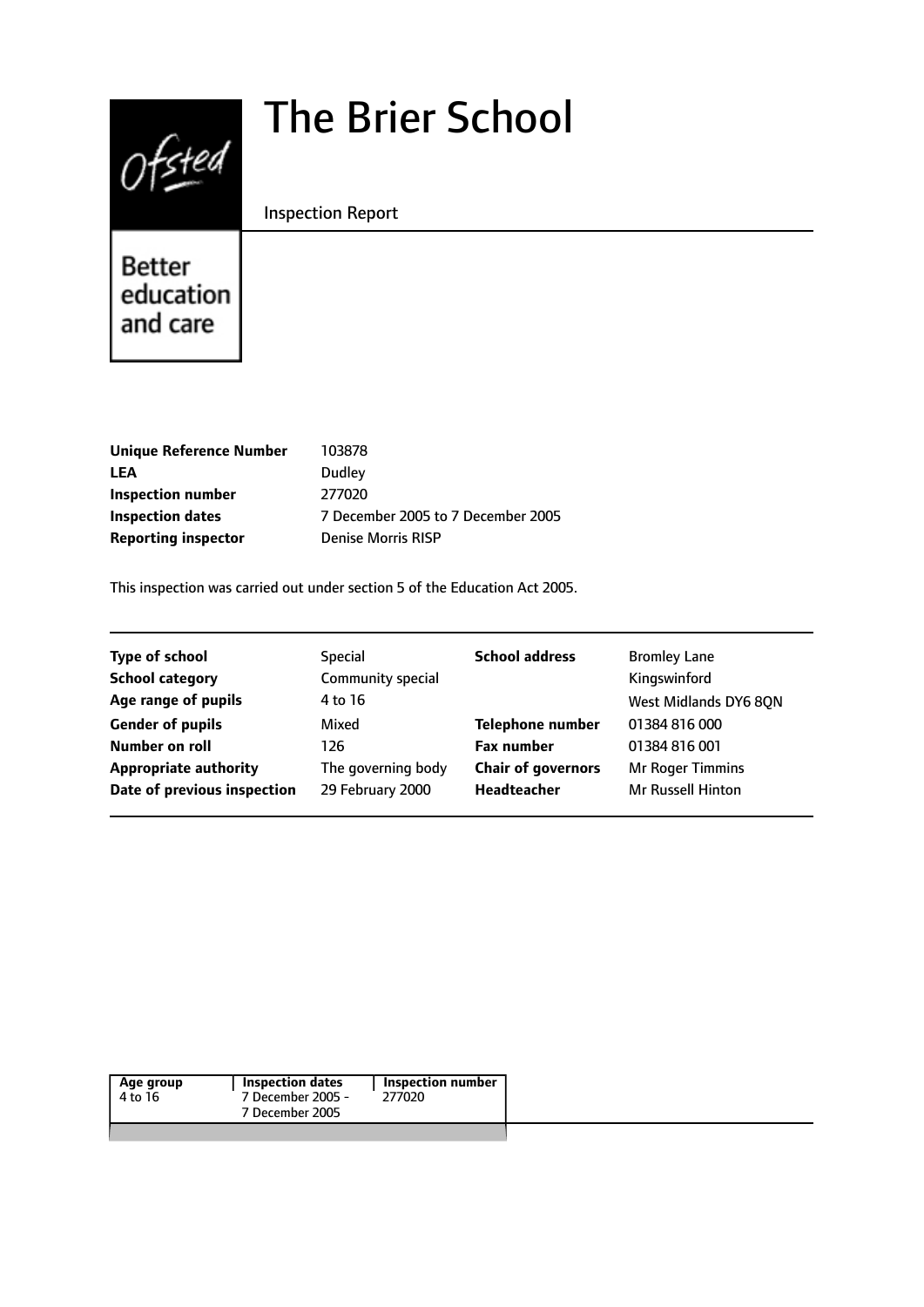#### Website: www.ofsted.gov.uk

This document may be reproduced in whole or in part for non-commercial educational purposes, provided that the information quoted is reproduced without adaptation and the source and date of publication are stated.

Further copies of this report are obtainable from the school. Under the Education Act 2005, the school must provide a copy of this report free of charge to certain categories of people. A charge not exceeding the full cost of reproduction may be made for any other copies supplied.

<sup>©</sup> Crown copyright 2006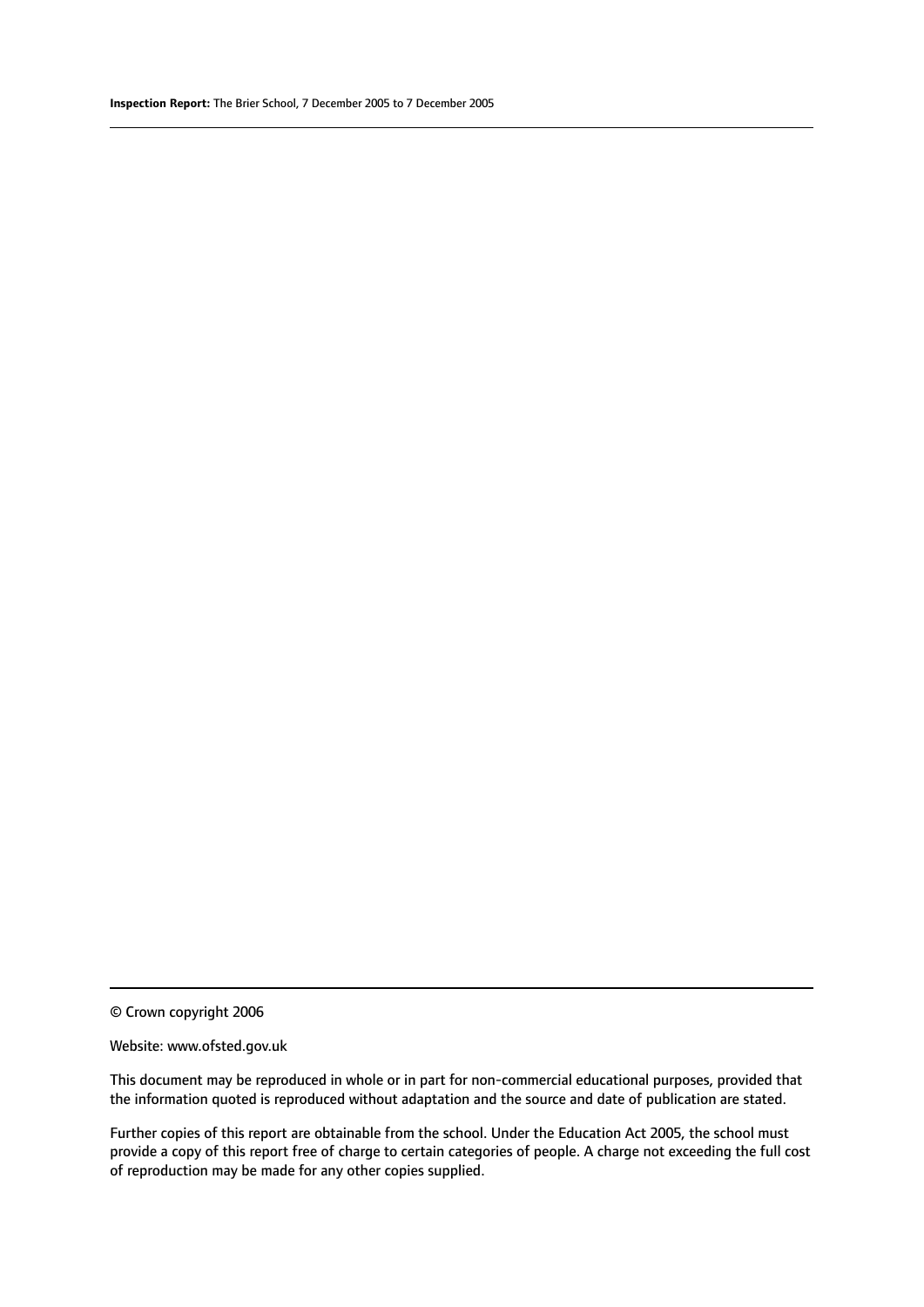# **Introduction**

The inspection was carried out by two Additional Inspectors.

#### **Description of the school**

The Brier School is an all age school for pupils with moderate learning difficulties. A significant number of pupils also have complex difficulties including autism, social or emotional needs. The school was relocated in 2004 to a purpose built site on a large campus alongside two other schools. Pupils come from a wide area of Dudley, and the vast majority arrive by bus or taxi in the mornings. Approximately 10% of pupils are of minority ethnic origin, and about half of these use English as an additional language. There are a very small number of traveller children. All pupils have a statement of educational need. The proportion of pupils who are entitled to free school meals is higher than average.

The school is involved in a wide range of initiatives to support pupils' learning. The large campus provides many opportunities for pupils to work alongside their mainstream peers. There are regular meetings between staff, governors and pupils of the three schools. The Brier School is currently the focus of a local education authority (LEA) review of special needs provision.

#### **Key for inspection grades**

| Grade 1 | Outstanding  |
|---------|--------------|
| Grade 2 | Good         |
| Grade 3 | Satisfactory |
| Grade 4 | Inadequate   |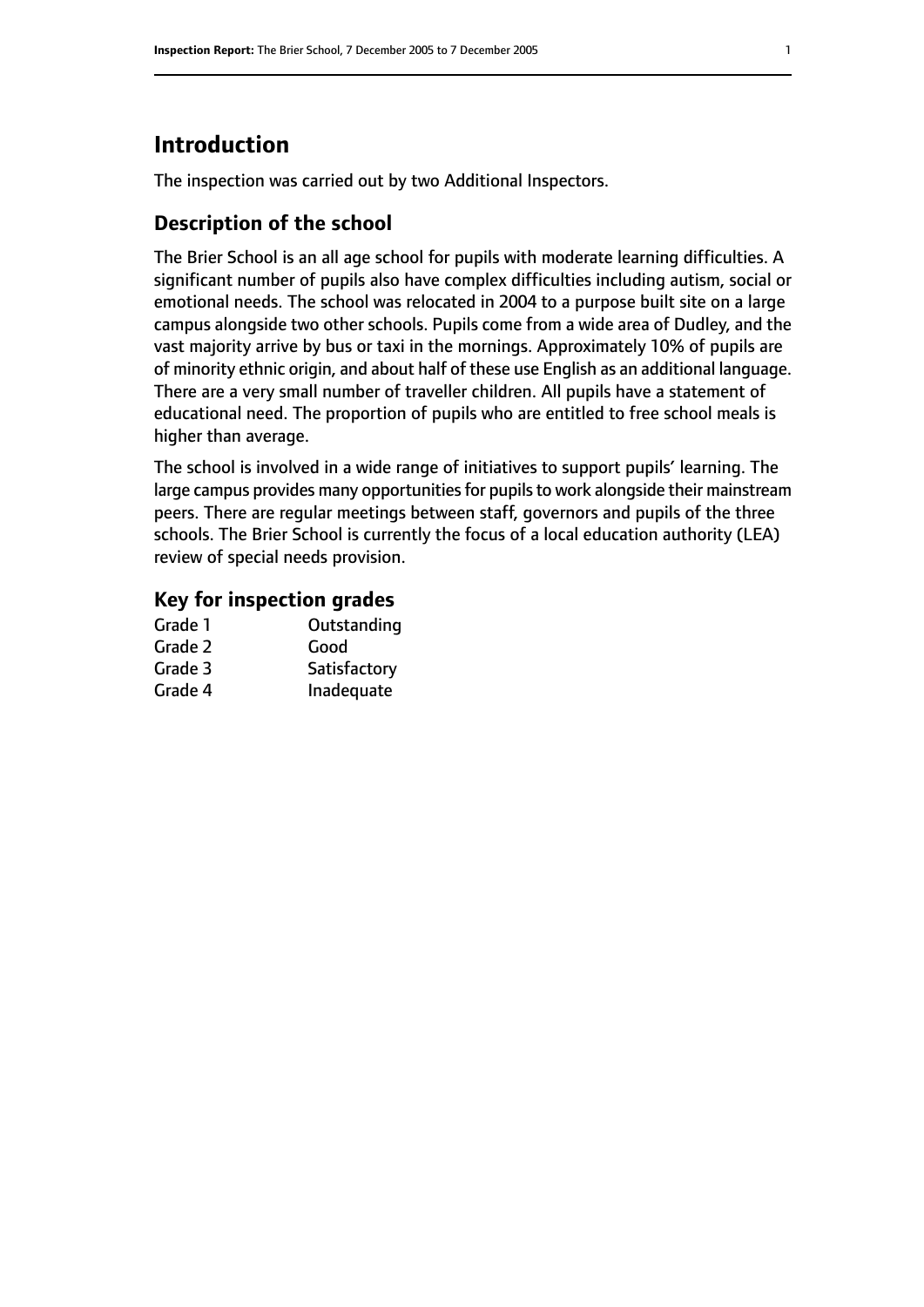# **Overall effectiveness of the school**

#### **Grade: 2**

The inspection supports the school's view that The Brier School is a good school which provides good value for money. Pupils of all abilities and backgrounds achieve well. The youngest children in the reception class enjoy their school life and also achieve well. Opportunities for pupils to share their education with their peers from mainstream schools are outstanding, resulting in a very high proportion of pupils working in a range of settings.

Pupils' personal development and well-being are good. They make good gains in learning about social and moral values, leading to good behaviour in and around the school, and very good attendance. The extent of their cultural and spiritual development is satisfactory and opportunities to further develop these areas are limited. Pupils work safely and have good healthy lifestyles. Their enjoyment in learning is outstanding and is a major strength of the school.

Teaching and learning are good and meet the needs and abilities of all pupils well. Good new assessment procedures have been established but these are not always used as well as they could be in all areas of the school. There is a good curriculum in place and pupils are well cared for. Their well-being is effectively promoted by the whole school community. Links with the wider community and local schools such as 'Campus 21' are good. Pupils develop good work-related skills, particularly in Years 9-11.

The leadership and management of the school are good. The new headteacher is bringing a clear vision and perspective to the school. Leaders and managers at all levels set clear direction and promote high quality care and education. There are affective new procedures in place to enable the school to show how well it is doing. These are not yet being fully used, nor have they had sufficient time to have an impact.

The school has made good progress since the last inspection and is well placed to continue to improve further.

#### **What the school should do to improve further**

•Implement fully the new strategies for assessing how well pupils achieve, and use these to inform future planning and learning. •Broaden and enrich opportunities for cultural awareness and spiritual diversity, in order to prepare pupils for life in the modern world. •Ensure that the new procedures for checking how well the school is doing are used consistently.

# **Achievement and standards**

#### **Grade: 2**

All pupils, including those with additional needs and those from minority ethnic groups, achieve well. The school sets challenging targets to extend pupils' knowledge and understanding, and overall, pupils make good progress towards these targets. Systems to measure how well they are achieving are now in place, although not yet always used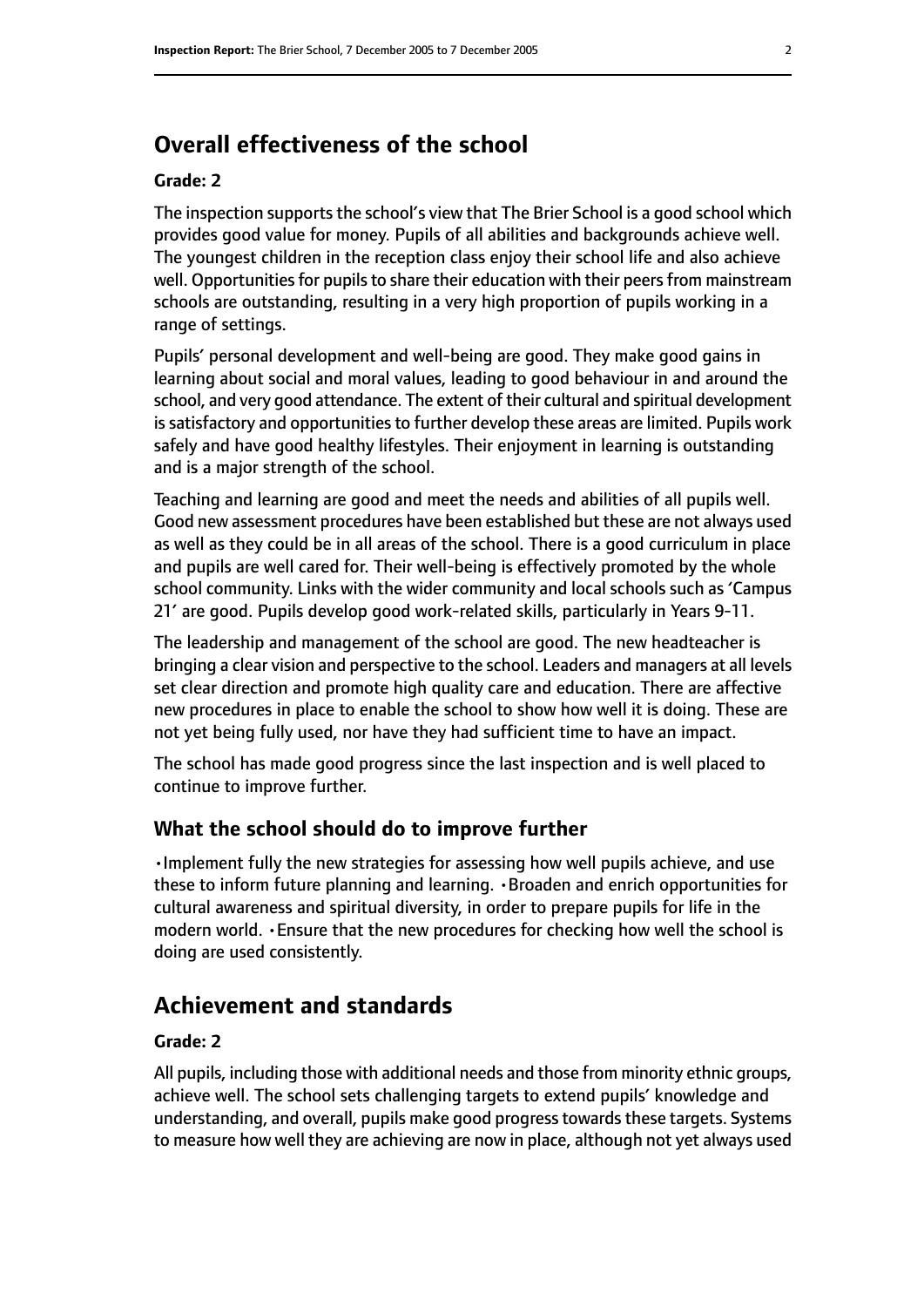as well as they could be. Pupils across the school achieve good standards in their personal development as well as in their more academic studies. They show confidence and enjoyment in their learning and work hard to succeed. Consequently, they achieve well. Their speaking skills are good and they listen well to others and to their teachers.

On entry to the reception class, children have a wide range of moderate and complex needs, with many requiring help and support in all aspects of their daily lives. They achieve well and make good progress. They continue this good progress as they move through Years 1 and 2, and they achieve well, particularly in their communication and personal skills. By the time pupils reach Year 6, many are confident speakers and listeners, and enjoy showing visitors their well-presented books.

Older pupils in Years 7 to 11 continue to achieve well and make good progress in all aspects of their learning. In 2004, the vast majority of Year 11 pupils achieved a qualification, and they all moved on to further education. 43% of pupils achieved at least one GCSE at grade A\*-G. This compares favourably with the national picture for similar schools. Pupils across the school achieved well during the inspection. In a Year 10 class, pupils showed good levels of understanding as they practised filling in a form for an examination entry. Pupils are keen to do well and work hard to present their 'best'.

#### **Personal development and well-being**

#### **Grade: 2**

Personal development and well-being are good. All staff are committed to ensuring that pupils develop good behaviour, good social skills and clear communication. As a result, pupils settle into the school quickly, responding well to adults, classmates and visitors. Attendance is very good. This is a result of the way pupils really enjoy school life. They show outstanding levels of enthusiasm for learning, and say 'we have fun at school'. They gain increased confidence and self-esteem from the good sporting activities, the wide range of visits and the many clubs run by staff. They develop positive relationships and value friendships.

Pupils learn how to work safely in subjects such as technology, science, physical education (PE) and food technology. They also develop very good awareness of the dangers posed outside school. Even the youngest pupil knows of the need for gritting roads and paths on a frosty day.

Pupils take advantage of the valuable opportunities to develop a healthy lifestyle. They enjoy exercise and know that eating a balanced diet is good for them. They are well aware of the dangers of substance abuse.

Pupils are able to influence decisions through the flourishing school council, whose members are rightly proud of the contribution they have made to the development of the new adventure playground. This social awareness is further enriched by the opportunities to work, for example, as a teacher's assistant within the school. There are a few examples of pupils celebrating religious festivals such as Divali, Chinese New Year and Christmas, and pupils have had the opportunity to visit a Buddhist Temple. However, there are limited opportunities across the school to experience a wide range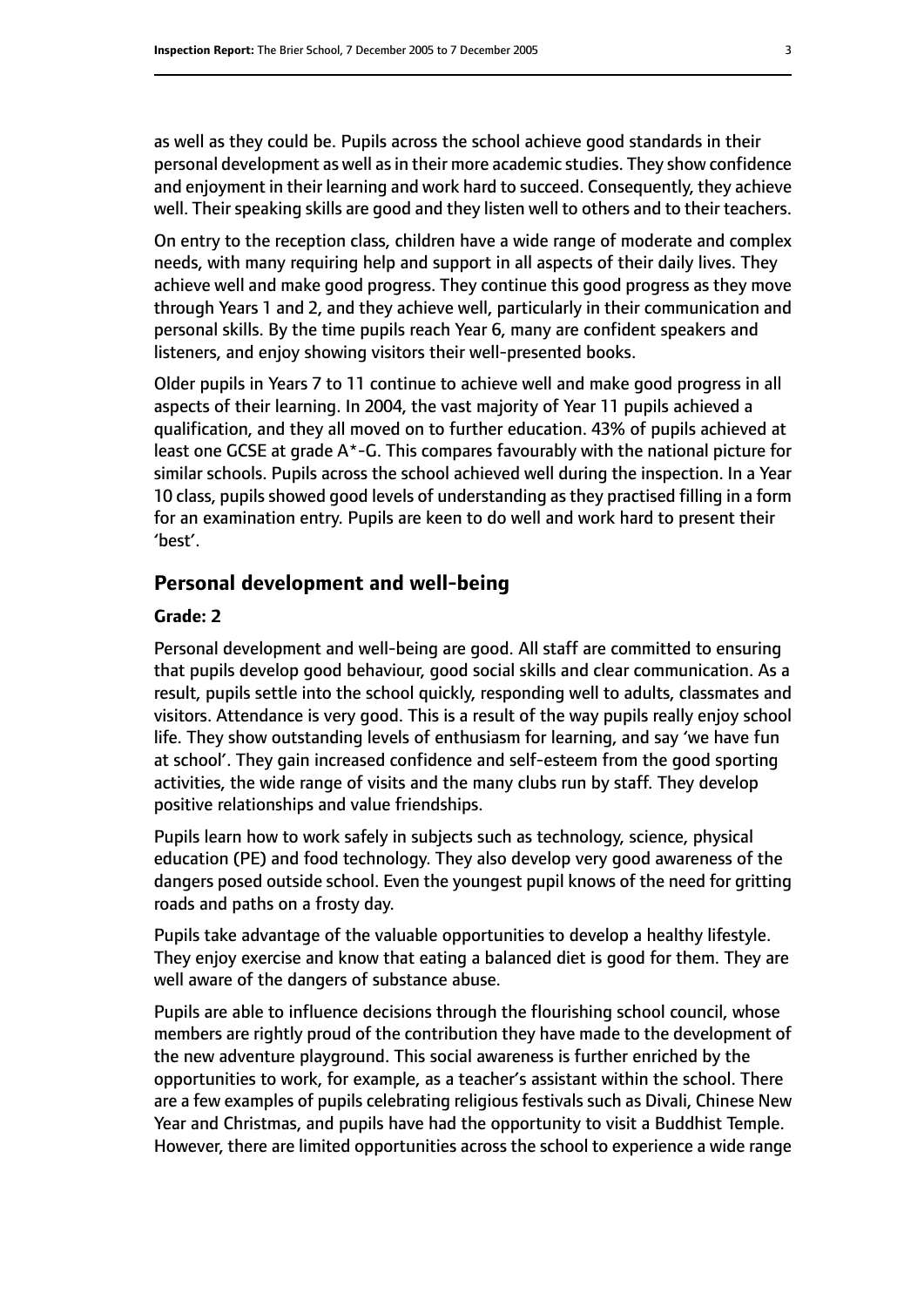of cultures and faiths, extending their knowledge furtherso that they are fully prepared for the modern world.

# **Quality of provision**

# **Teaching and learning**

#### **Grade: 2**

The quality of teaching and learning is good across the school. Teaching is good in the reception class and helps the youngest children in the school to get a good start to their education. They learn in a stimulating environment both inside and outside the classroom. Consequently, they achieve well. In Years 1 to 6, teaching is also good. Pupils enjoy lessons, reporting that 'they are fun'. Teaching assistants contribute well to pupils' learning and are skilled at providing for those who need additional support and guidance. Because of this, pupils of all abilities achieve equally well.

In Years 7 to 11, pupils benefit from good, well-planned teaching. Pupils are confident, keen and enthusiastic learners. They are encouraged to take part, actively enhancing their self-esteem and particularly their social and communication skills. Teachers make good use of the new interactive teaching aidsso that pupils have a good visual approach to learning. This successfully keeps them interested and enables them to follow instructions and stay on task.

New procedures have been introduced which will enable the school to know how well pupils are doing. All staff are implementing these, and many have incorporated them into their day-to-day recording and planning very effectively. However, a few staff are still developing their use of the new assessment procedures and await further training.

Overall there has been good improvement in teaching and learning since the last inspection.

#### **Curriculum and other activities**

#### **Grade: 2**

The curriculum is good. At the Foundation Stage, children quickly develop selfconfidence and begin to communicate well with staff, friends and visitors. Across the school, a good, broad and balanced range of activities is offered to all pupils, whatever their age or difficulties. The school offers a range of courses which provide a formal qualification for older pupils. These have recently been extended in light of the more complex needs of the pupils.

The curriculum has a strong emphasis on sport, but also equips pupils well with good social and communication skills. The personal, social and health education (PSHE) curriculum is strong, although it is not monitored across the school as well as most other subjects. Older pupils receive good opportunities to experience the world of work.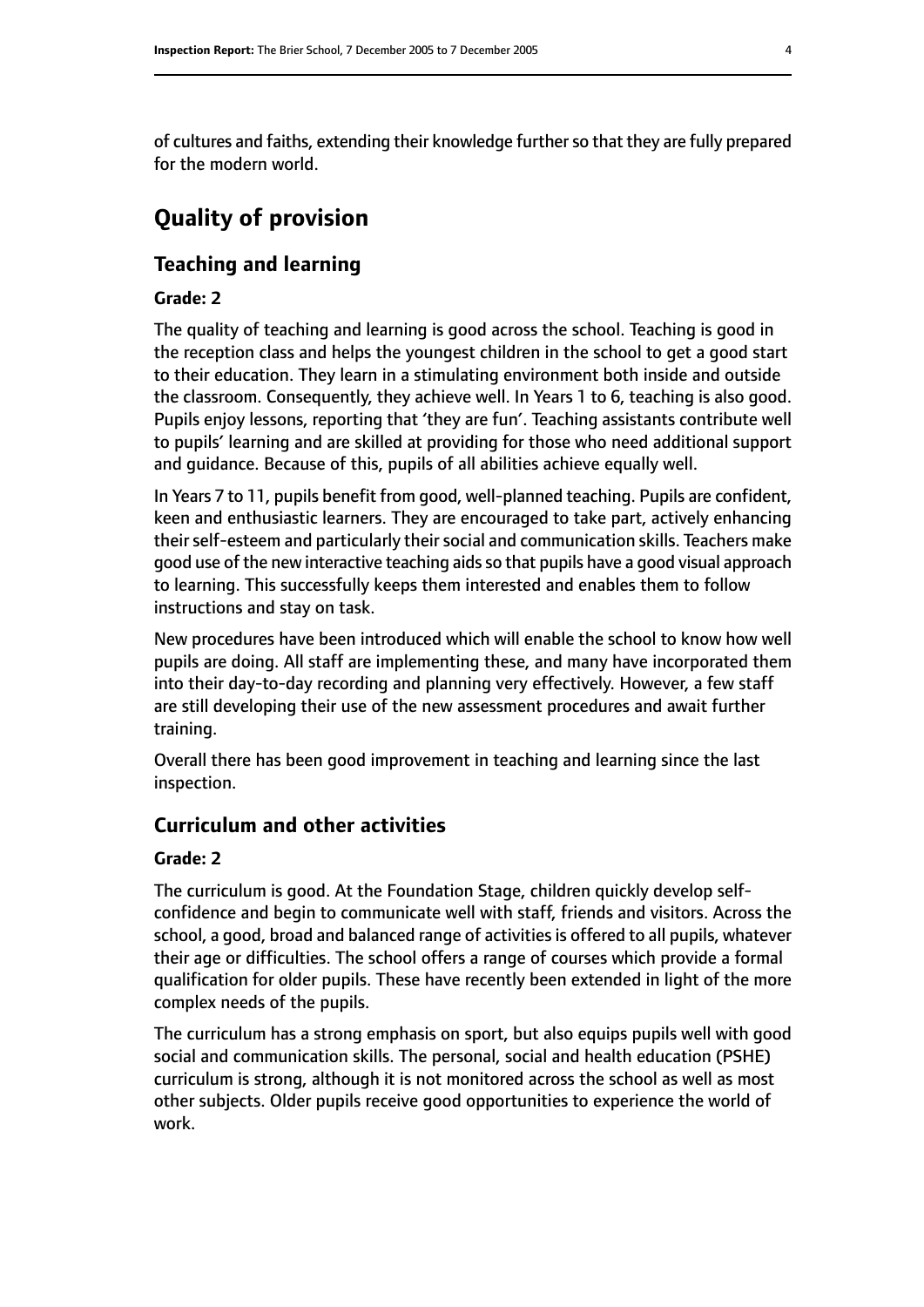Visits to the theatre and concerts, together with 'fun days' and lunchtime clubs, further enrich pupils' experiences. Nearly one third of pupils have excellent chances to work in local mainstream schools and colleges of further education.

#### **Care, guidance and support**

#### **Grade: 2**

The care and support for pupils is good, and in the relationships between adults and pupils it is exemplary. The school has very good child protection policies and procedures. The strong contacts with health and social services ensure the fullest support for pupils and families. Pupils say they feel happy and safe at school, and are able to turn to a supportive adult if a problem arises. The views of pupils are taken into account well and even the younger ones are able to contribute their ideas to their own review of individual education and care plans. This is a significant improvement since the last inspection.

The school provides a caring environment for pupils and staff alike. Just as additional support for pupils with visual impairment, or those who require therapies, is provided, so too, staff who require training or colleague support for new challenges in the curriculum receive them promptly and effectively.

#### **Leadership and management**

#### **Grade: 2**

The leadership and management of the headteacher and senior staff are good. Leaders work hard to promote a stimulating and varied education for all pupils. This helps them to succeed. The new headteacher has made a good start at the school, and has a clear understanding of the strengths and areas for improvement. As a result, the school's self-evaluation is good. Many new initiatives have been planned and are beginning to have a positive impact on all aspects of school life. However, the use of these initiatives has not been checked to ensure that they are being used effectively in all areas of the school to raise standards further. Relationships across the school are positive, and parents are very supportive of the work being undertaken. The deputy headteacher and the senior teacher monitor the daily life of the school thoroughly. They know when pupils are upset, and they ensure that support and help is always available. Teamwork is a key feature of the school's success. The good buddy system, in which teachers support each other to gain particular skills, is having a very positive impact on the quality of teaching and on pupils' learning. The roles and responsibilities of subject leaders have improved since the last inspection. The collaborative approach that they use is ensuring that all departments are aware of the curriculum on offer.

The governors support the school well. They know all staff and pupils and they work hard to ensure that the provision is of good quality. They manage the budget carefully and oversee improvements, although they recognise that they could be more involved in school development planning. The school has maintained good standards in recent years and is well placed to continue to improve further.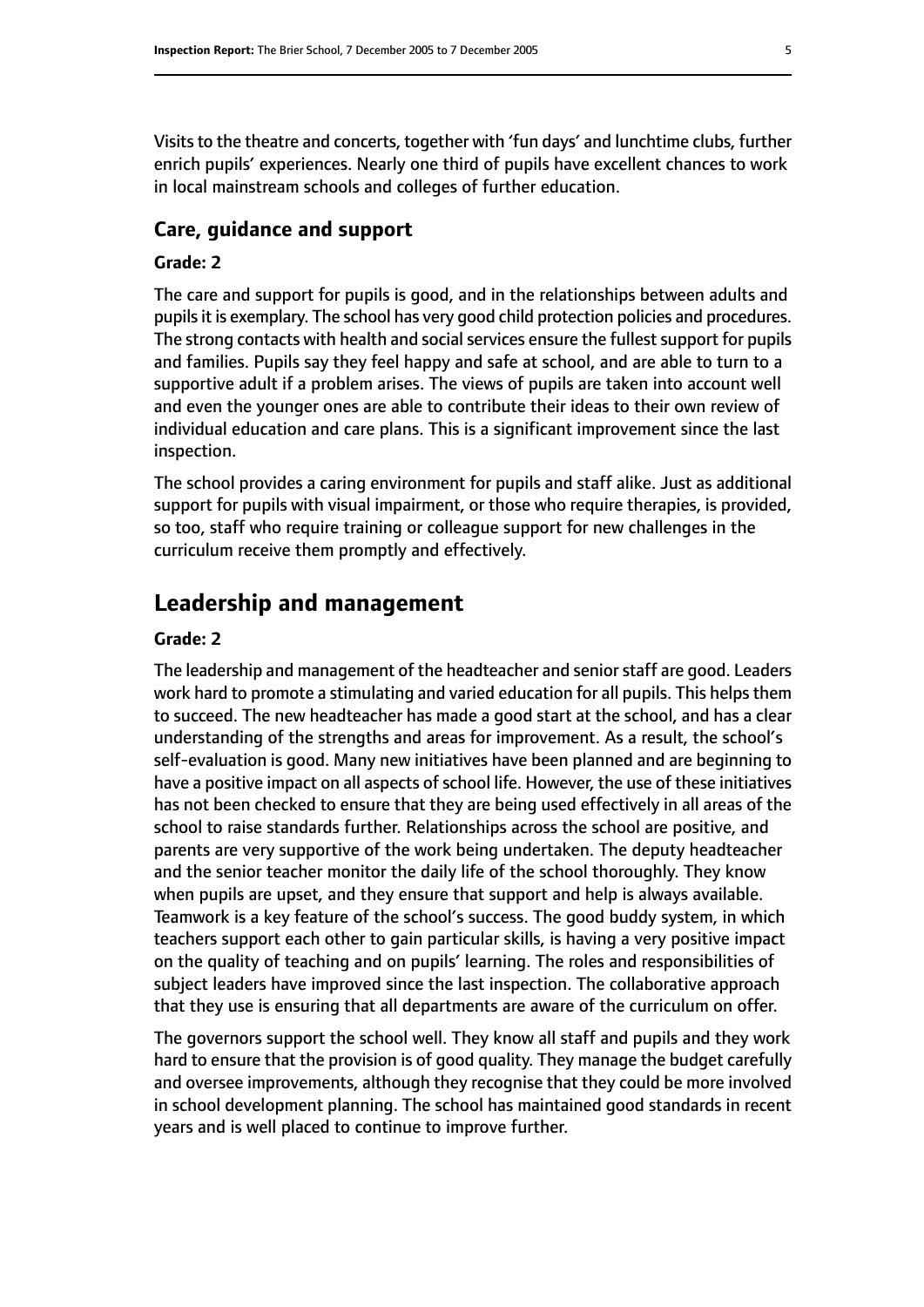**Any complaints about the inspection or the report should be made following the procedures set out inthe guidance 'Complaints about school inspection', whichis available from Ofsted's website: www.ofsted.gov.uk.**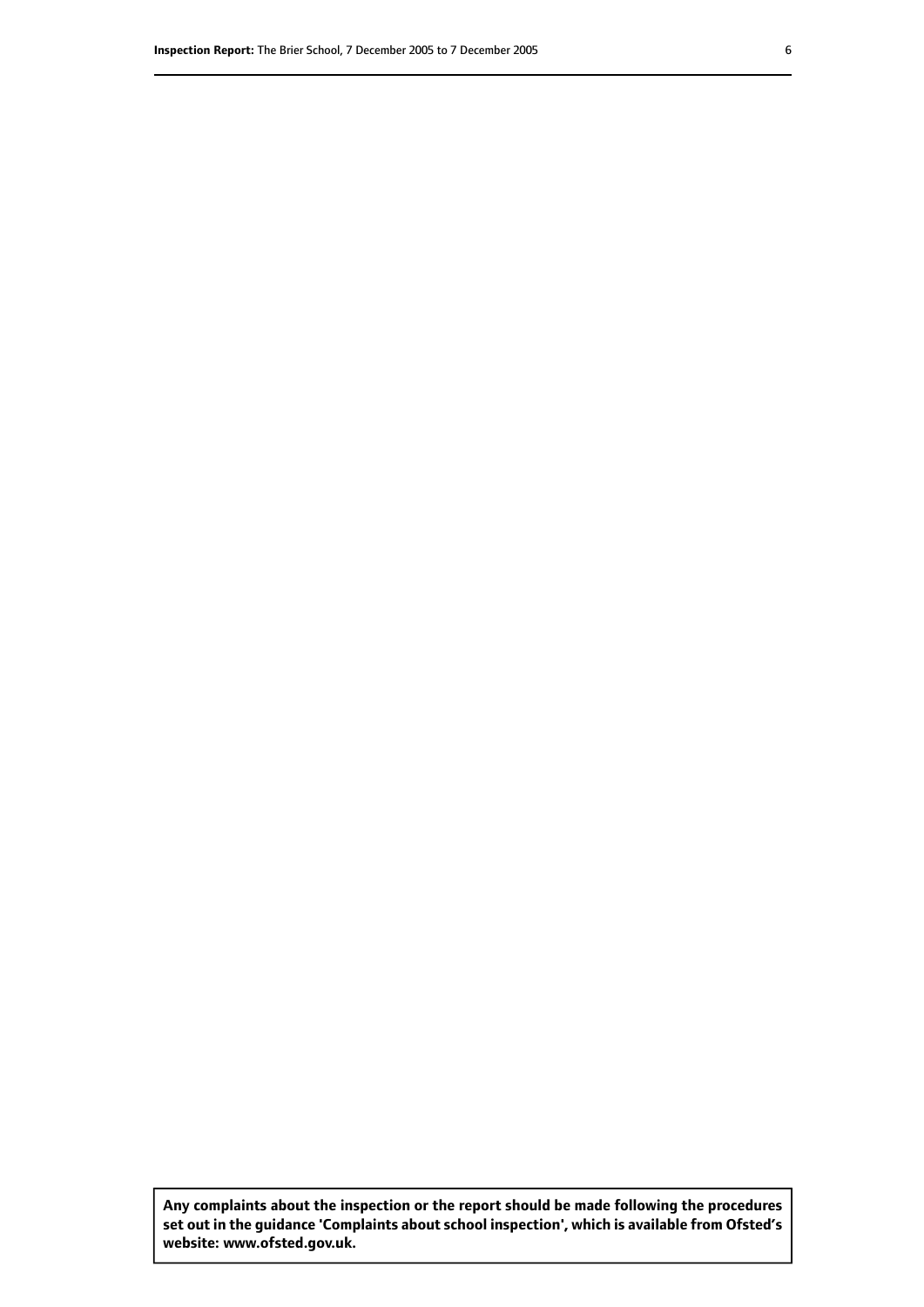# **Inspection judgements**

| Key to judgements: grade 1 is outstanding, grade 2 good, grade 3 | <b>School</b>  | $16-19$ |
|------------------------------------------------------------------|----------------|---------|
| satisfactory, and grade 4 inadequate                             | <b>Overall</b> |         |

#### **Overall effectiveness**

| How effective, efficient and inclusive is the provision of education,<br>integrated care and any extended services in meeting the needs of<br>learners? |     | <b>NA</b> |
|---------------------------------------------------------------------------------------------------------------------------------------------------------|-----|-----------|
| How well does the school work in partnership with others to promote<br>learners' well-being?                                                            |     | ΝA        |
| The quality and standards in foundation stage                                                                                                           |     | <b>NA</b> |
| The effectiveness of the school's self-evaluation                                                                                                       |     | ΝA        |
| The capacity to make any necessary improvements                                                                                                         | Yes | NА        |
| Effective steps have been taken to promote improvement since the last<br>inspection                                                                     | Yes | <b>NA</b> |

#### **Achievement and standards**

| How well do learners achieve?                                                                               | ΝA        |
|-------------------------------------------------------------------------------------------------------------|-----------|
| The standards <sup>1</sup> reached by learners                                                              | NА        |
| How well learners make progress, taking account of any significant variations<br>between groups of learners | <b>NA</b> |
| How well learners with learning difficulties and disabilities make progress                                 | <b>NA</b> |

#### **Personal development and well-being**

| How good is the overall personal development and well-being of the<br>learners?                                  |   | ΝA        |
|------------------------------------------------------------------------------------------------------------------|---|-----------|
| The extent of learners' spiritual, moral, social and cultural development                                        |   | <b>NA</b> |
| The behaviour of learners                                                                                        |   | <b>NA</b> |
| The attendance of learners                                                                                       |   | <b>NA</b> |
| How well learners enjoy their education                                                                          |   | <b>NA</b> |
| The extent to which learners adopt safe practices                                                                |   | <b>NA</b> |
| The extent to which learners adopt healthy lifestyles                                                            | ว | <b>NA</b> |
| The extent to which learners make a positive contribution to the community                                       |   | <b>NA</b> |
| How well learners develop workplace and other skills that will contribute to<br>their future economic well-being |   | <b>NA</b> |

#### **The quality of provision**

| How effective are teaching and learning in meeting the full range of<br>the learners' needs?          | ΝA |
|-------------------------------------------------------------------------------------------------------|----|
| How well do the curriculum and other activities meet the range of<br>needs and interests of learners? | ΝA |
| How well are learners cared for, guided and supported?                                                | NА |

 $^1$  Grade 1 - Exceptionally and consistently high; Grade 2 - Generally above average with none significantly below average; Grade 3 - Broadly average; Grade 4 - Exceptionally low.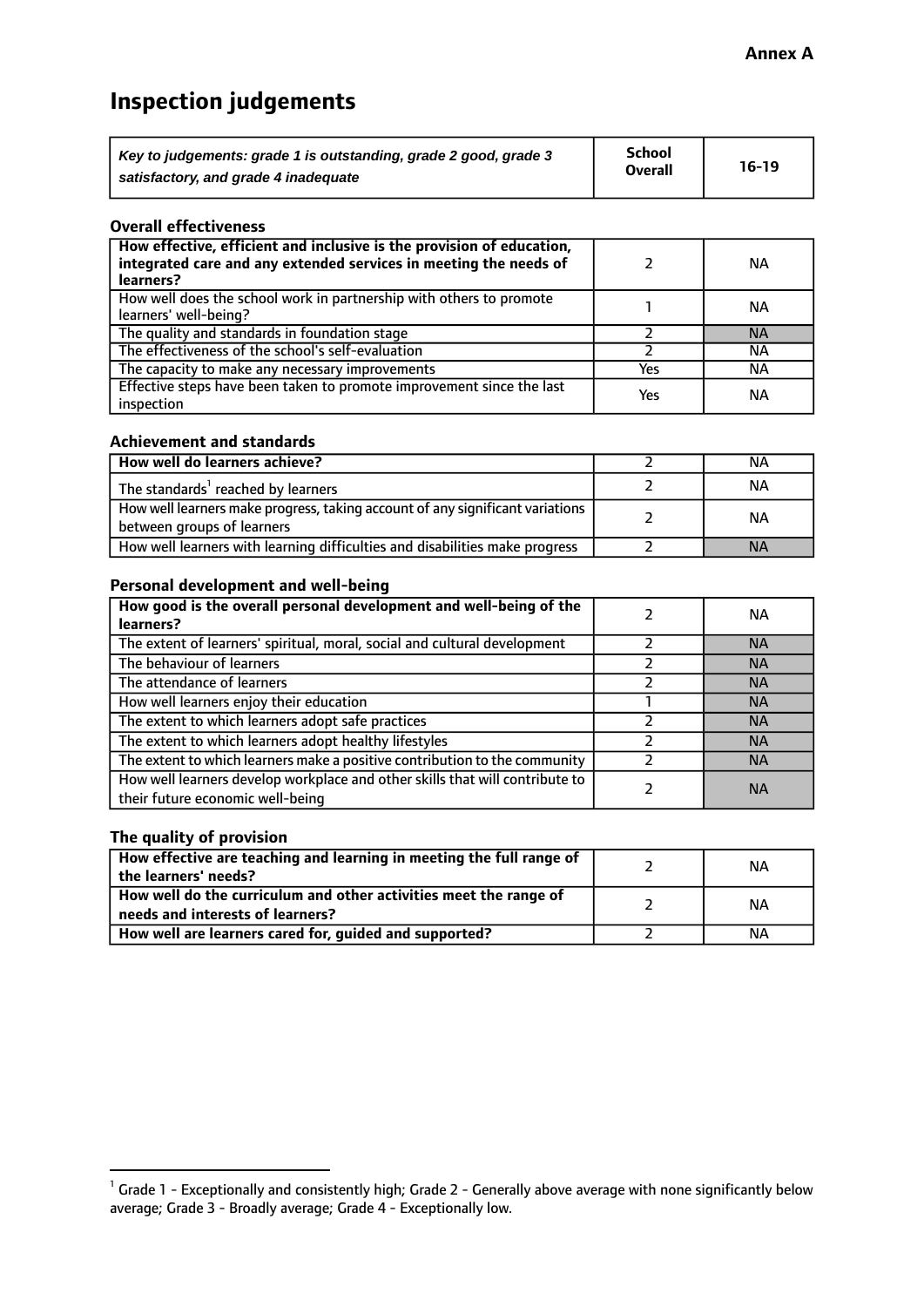### **Leadership and management**

| How effective are leadership and management in raising achievement<br>and supporting all learners?                                              |     | NA.       |
|-------------------------------------------------------------------------------------------------------------------------------------------------|-----|-----------|
| How effectively leaders and managers at all levels set clear direction leading<br>to improvement and promote high quality of care and education |     | <b>NA</b> |
| How effectively performance is monitored, evaluated and improved to meet<br>challenging targets, through quality assurance and self-review      |     | <b>NA</b> |
| How well equality of opportunity is promoted and discrimination tackled so<br>that all learners achieve as well as they can                     |     | <b>NA</b> |
| How effectively and efficiently resources are deployed to achieve value for<br>money                                                            |     | <b>NA</b> |
| The extent to which governors and other supervisory boards discharge their<br>responsibilities                                                  |     | <b>NA</b> |
| The adequacy and suitability of staff to ensure that learners are protected                                                                     | Yes | <b>NA</b> |

| The extent to which schools enable learners to be healthy                                     |            |  |
|-----------------------------------------------------------------------------------------------|------------|--|
| Learners are encouraged and enabled to eat and drink healthily                                | <b>Yes</b> |  |
| Learners are encouraged and enabled to take regular exercise                                  | Yes        |  |
| Learners are discouraged from smoking and substance abuse                                     | <b>Yes</b> |  |
| Learners are educated about sexual health                                                     | <b>Yes</b> |  |
| The extent to which providers ensure that learners stay safe                                  |            |  |
| Procedures for safequarding learners meet current government requirements                     | Yes        |  |
| Risk assessment procedures and related staff training are in place                            | Yes        |  |
| Action is taken to reduce anti-social behaviour, such as bullying and racism                  | Yes        |  |
| Learners are taught about key risks and how to deal with them                                 |            |  |
| The extent to which learners make a positive contribution                                     |            |  |
| Learners are helped to develop stable, positive relationships                                 | Yes        |  |
| Learners, individually and collectively, participate in making decisions that affect them     |            |  |
| Learners are encouraged to initiate, participate in and manage activities in school and the   | <b>Yes</b> |  |
| wider community                                                                               |            |  |
| The extent to which schools enable learners to achieve economic well-being                    |            |  |
| There is provision to promote learners' basic skills                                          | Yes        |  |
| Learners have opportunities to develop enterprise skills and work in teams                    | <b>Yes</b> |  |
| Careers education and guidance is provided to all learners in key stage 3 and 4 and the sixth | Yes        |  |
| form                                                                                          |            |  |
| Education for all learners aged 14-19 provides an understanding of employment and the         | <b>Yes</b> |  |
| economy                                                                                       |            |  |